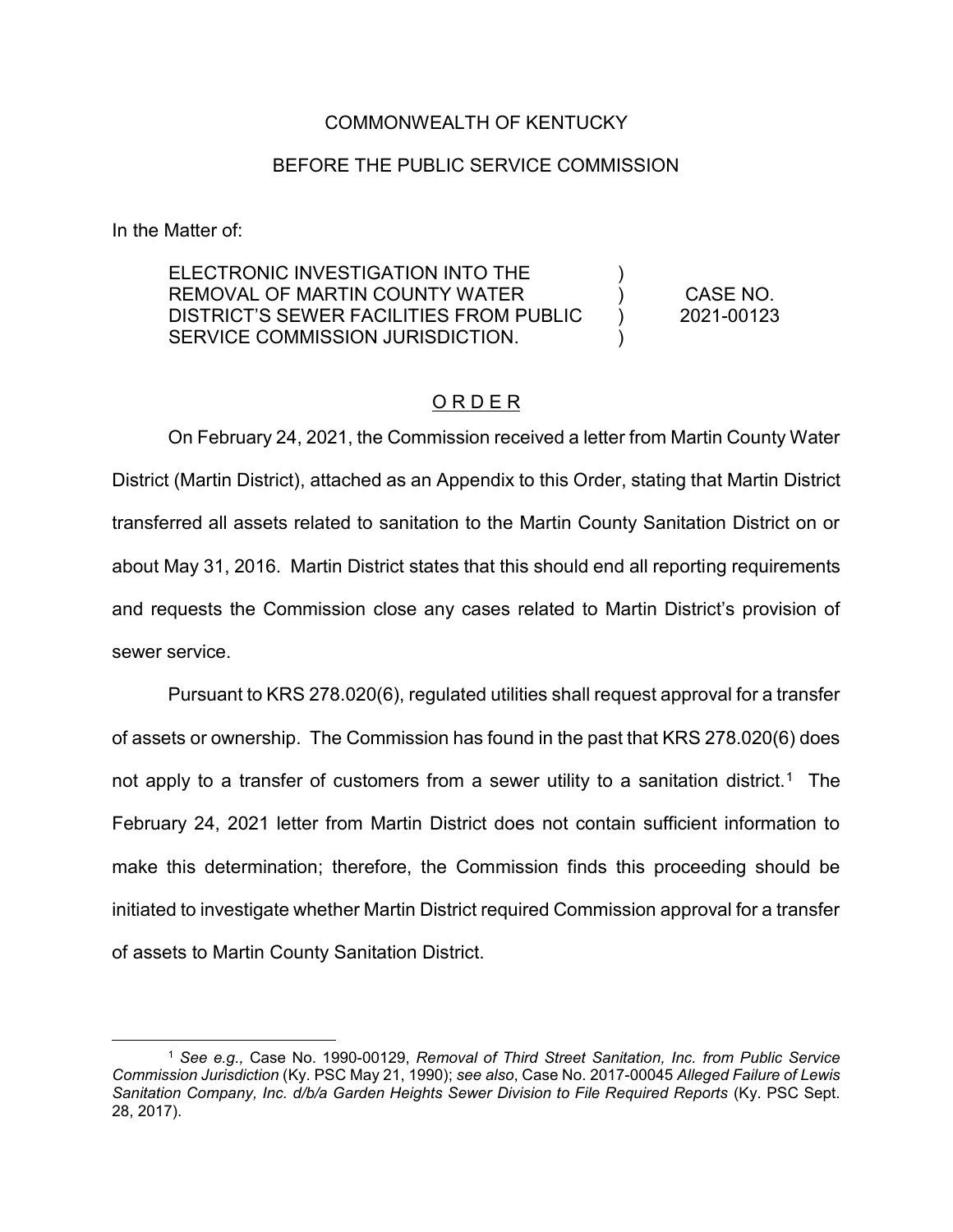IT IS THEFORE ORDERED that:

1. Martin District shall submit to the Commission a written response within 20 days of service of this Order providing the Commission the following information:

a. A listing of all assets transferred between Martin District and Martin County Sanitation District.

b. Whether sewer customers serviced by Martin District and the Martin District Pride Project<sup>2</sup> were transferred to the Martin County Sanitation District.

c. Whether Martin District still provides sewage service to any customers.

d. Whether the Martin District Pride Project was transferred to Martin County Sanitation District.

e. Whether Martin County Sanitation District purchased or received any ownership interest in Martin District.

2. a. Responses to the above requests shall be appropriately bound, tabbed and indexed, with the original and an electronic version to the Commission. The Commission expects the original documents to be filed with the Commission within 30 days of the lifting of the current state of emergency. Electronic documents shall be in portable document format (PDF), shall be searchable, and shall be appropriately book marked. Each response shall include the name of the witness responsible for responding to the questions related to the information provided.

b. Each response shall be answered under oath or, for representatives of a public or private corporation or a partnership or an association or a governmental

 $\overline{a}$ 

<sup>2</sup> *See* Case No. 1999-00382, *In the Matter of the Tariff Filing of Martin County Water District to Add Sewer Service* (Ky. PSC Oct. 21, 1999).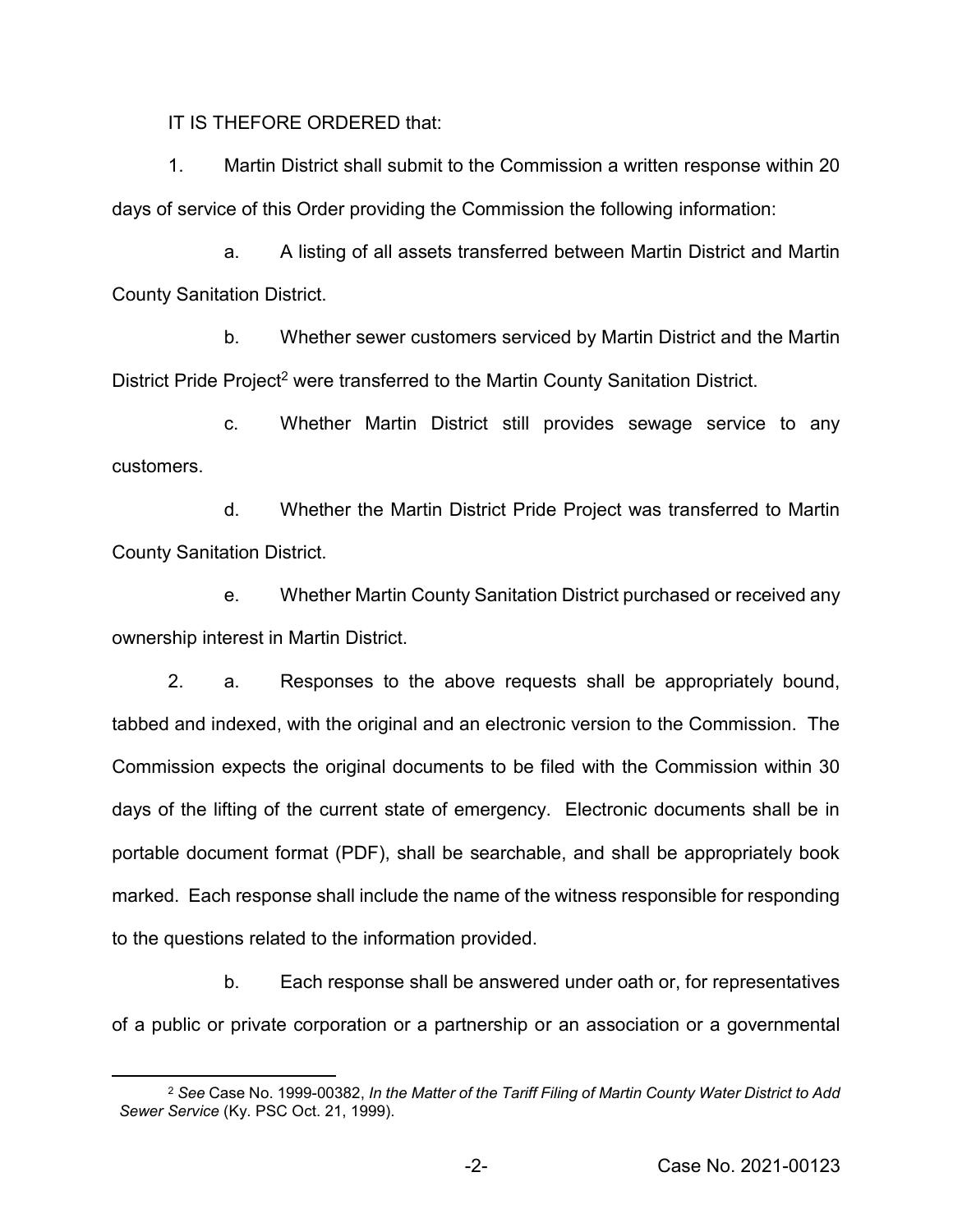agency, be accompanied by a signed certification of the preparer or person supervising the preparation of the response on behalf of the entity that the response is true and accurate to the best of that person's knowledge, information, and belief formed after a reasonable inquiry.

c. A party shall make timely amendment to any prior response if it obtains information that indicates the response was incorrect when made or, though correct when made, is now incorrect in any material respect.

d. For any request to which a party fails or refuses to furnish all or part of the requested information, that party shall provide a written explanation of the specific grounds for its failure to completely and precisely respond.

e. Careful attention should be given to copied material to ensure that it is legible. When the requested information has been previously provided in this proceeding in the requested format, reference may be made to the specific location of that information in responding to this request.

f. Any party filing a paper containing personal information shall, in accordance with 807 KAR 5:001, Section 4(10), encrypt or redact the paper so that the personal information cannot be read.

3. Pursuant to the Commission's Orders in Case No. 2020-00085,3 issued March 16, 2020, and March 24, 2020, Martin District SHALL NOT FILE the original paper copy of all requested information at this time, but rather shall file original paper copies

 $\overline{\phantom{a}}$ 

<sup>3</sup> Case No. 2020-00085, *Electronic Emergency Docket Related to the Novel Coronavirus COVID-19* (Ky. PSC Mar. 16, 2020), Order at 5–6. Case No. 2020-00085, *Electronic Emergency Docket Related to the Novel Coronavirus COVID-19* (Ky. PSC Mar. 24, 2020), Order at 1–3.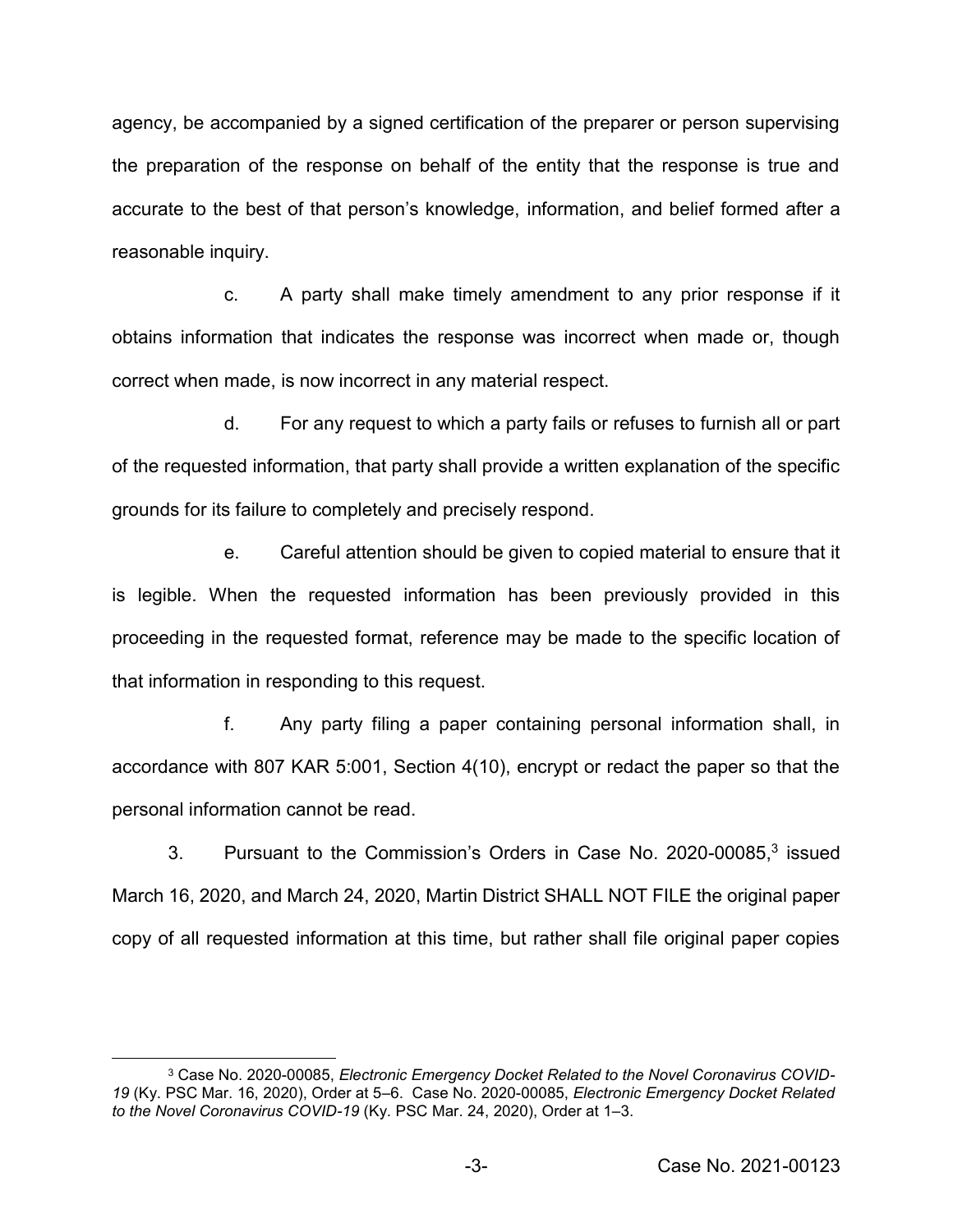within 30 days of the lifting of the current state of emergency. All responses in paper medium shall be appropriately bound, tabbed, and indexed.

# [REMAINDER OF PAGE INTENTIONALLY LEFT BLANK]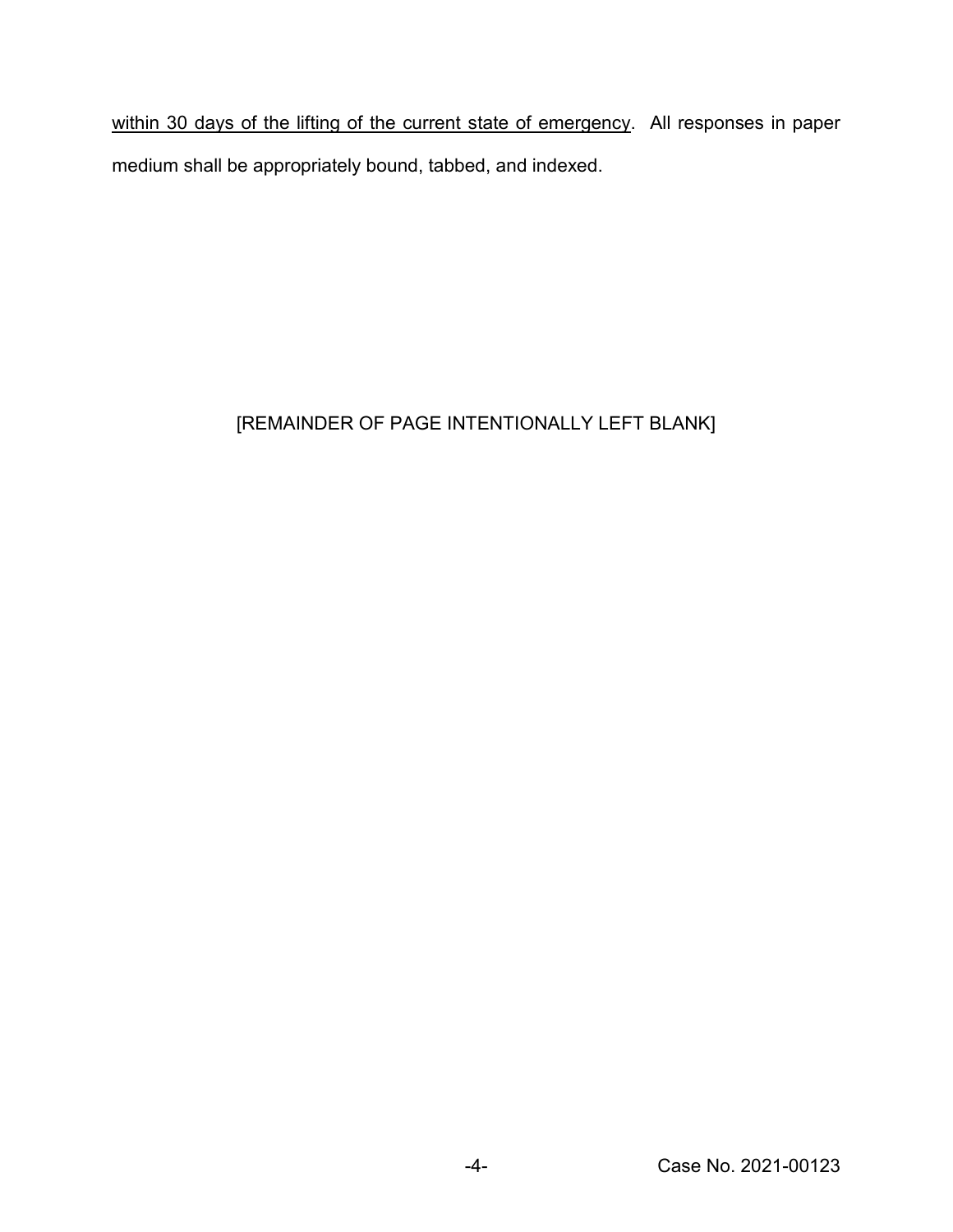By the Commission



ATTEST:

 $\frac{1}{\beta}$  hidwell

Executive Director

Case No. 2021-00123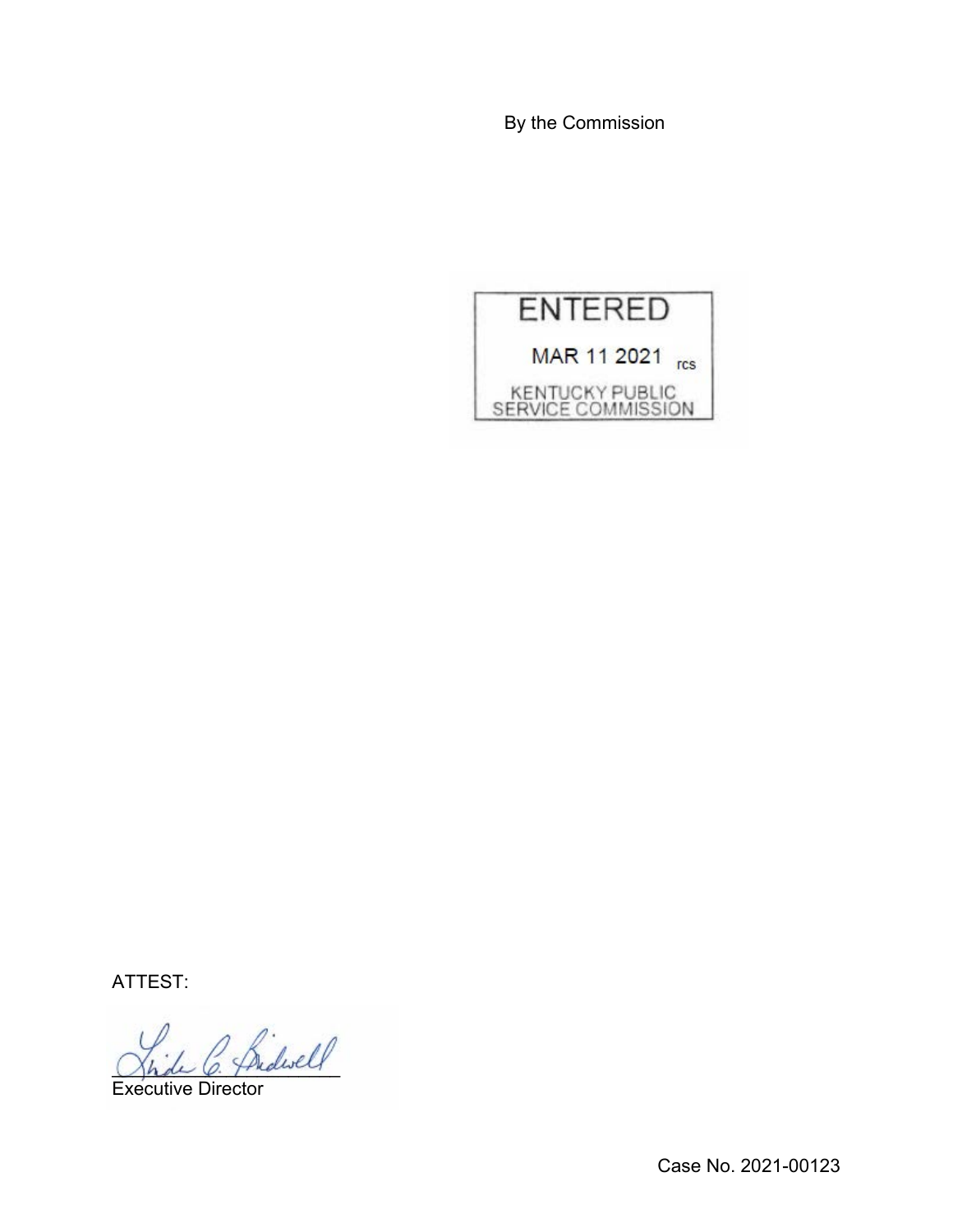## APPENDIX

## APPENDIX TO AN ORDER OF THE KENTUCKY PUBLIC SERVICE COMMISSION IN CASE NO. 2021-00123 DATED MAR 11 2021

TWO PAGES TO FOLLOW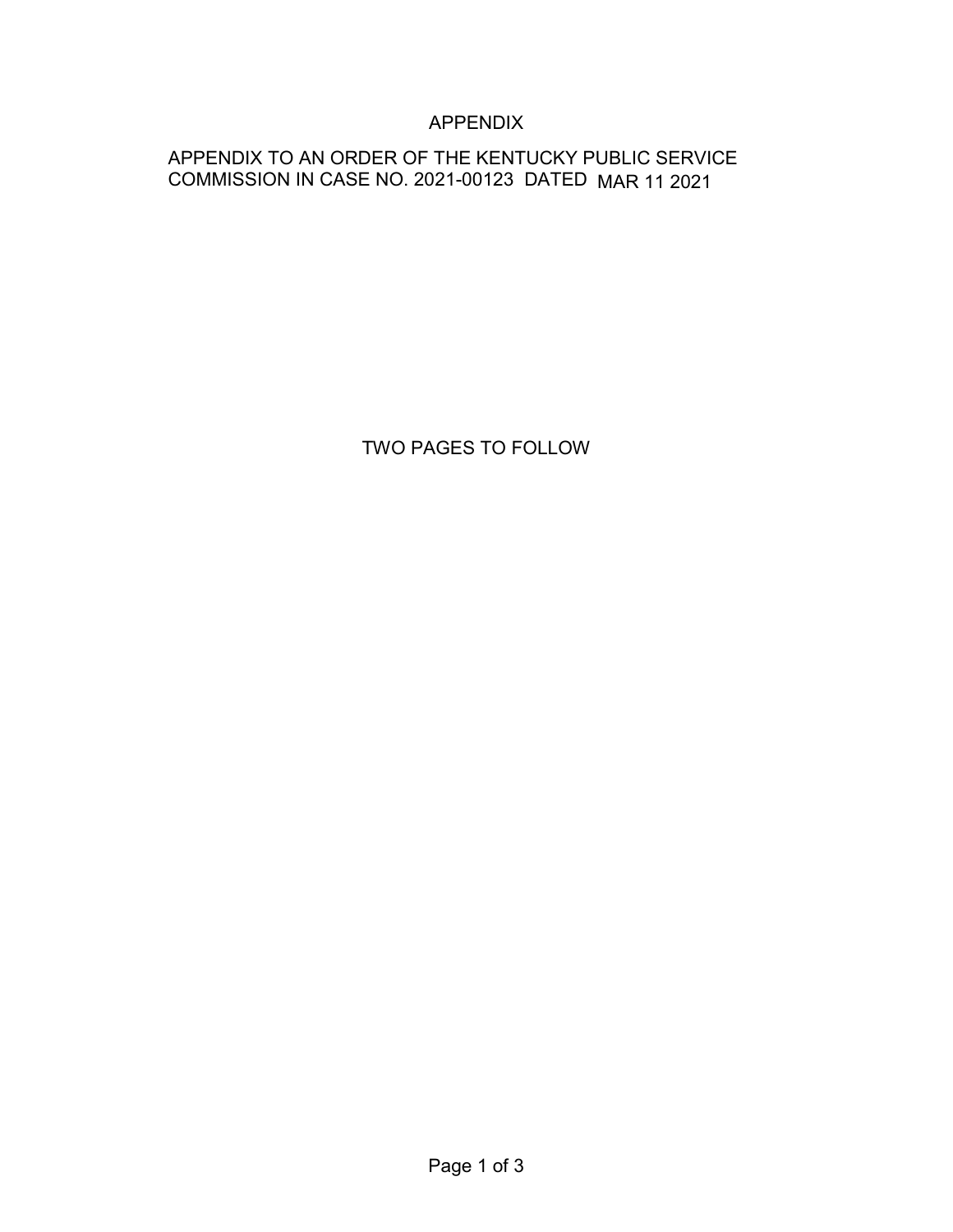# **RECEIVED** FEB 24 2021





**BRIAN CUMBO** 

ALTORNLY AT LAW

86 W. Main St., Suite 100 P.O. Box 1844 Inez, KY 41224 (606) 298-0428 FAX: (606) 298-0316 cumbolaw@cumbolaw.com

ADMITTED IN KY AND WV

February 23, 2021

Public Service Commission P.O. Box 615 Frankfort, KY 40602

*Via Email: psc.reports@ky.gov Via Email: psced@ky.gov* 

RE: Martin County Sanitation

Dear Commissioners:

This letter is to inform you that all assets related to sanitation in Martin County have been transferred to the Martin County Sanitation District. Substantial completion of the Tug Wastewater treatment plant was February 23, 2016 and substantial completion of the Warfield sanitary sewer collection system was May 31, 2016. The Martin County Water District no longer has any sanitation interests or assets associated with its district.

We are formally requesting that the PSC close any cases associated with Sanitation and the Martin County Water District. Additionally, this request should end reporting requirements for the Sanitation District as it is not under PSC jurisdiction.

Very truly yours,

 $2<sub>1</sub>$ 

BRIAN CUMBO

BC/Id cc: Craig C. Miller, Division Manager Alliance Water Resources/Martin County Water & Sanitation Districts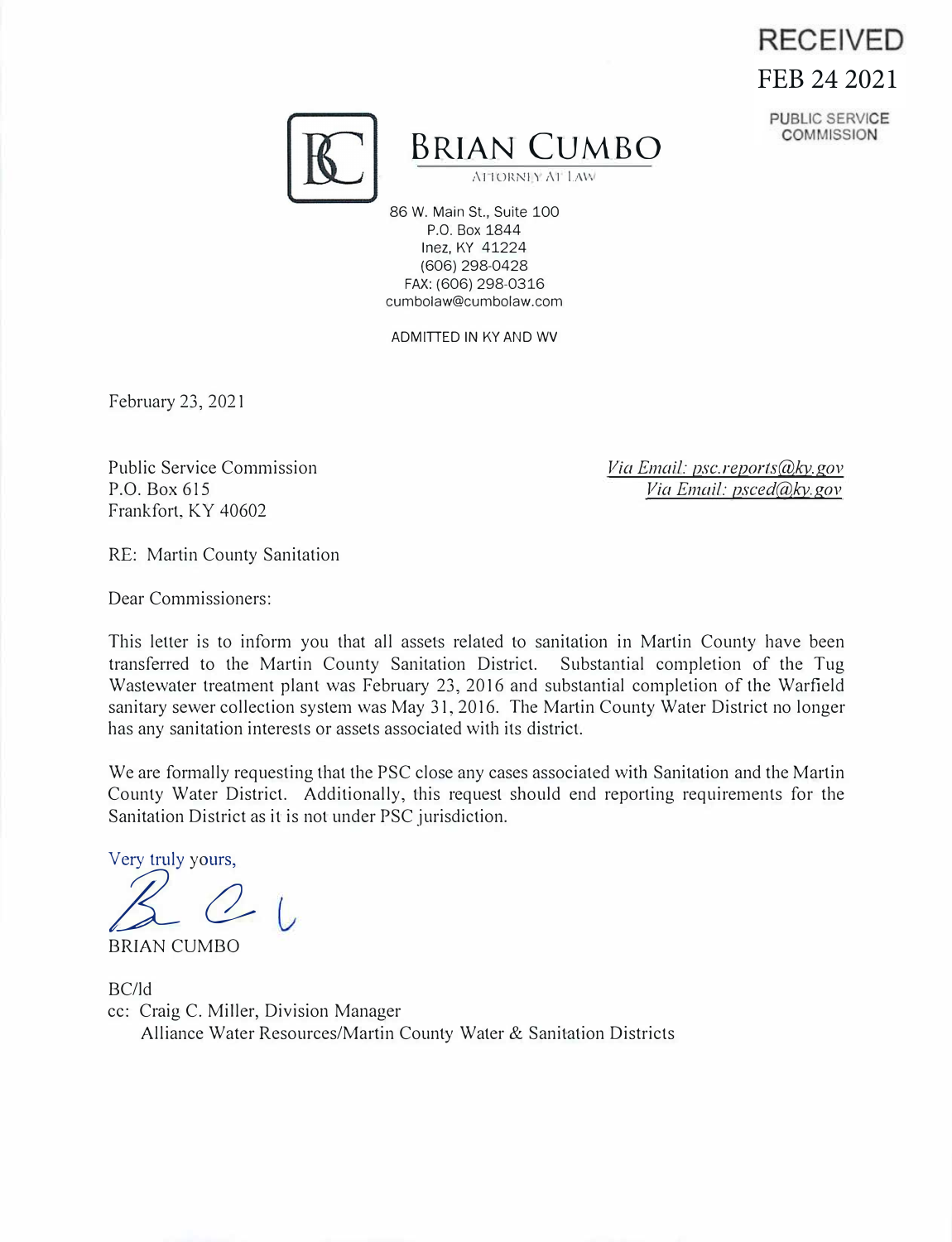

February 22, 2021

RE: Martin County Sanitation

Dear Commissioners,

This letter is to inform you that all assets related to sanitation in Martin County have been transferred to the Martin County Sanitation District. Substantial completion of the Tug Wastewater treatment plant was FEB 23, 2016 and substantial completion of the Warfield sanitary sewer collection system was May 31, 2016. The Martin County Water District no longer has any sanitation interests or assets associated with its district.

We are formally requesting that the PSC close any cases associated with Sanitation and the Martin County Water District. Additionally this request should end reporting requirements for the Sanitation District as it is not under PSC jurisdiction.

Sincerely,

Craig Miller

Craig Miller Division Manager Alliance Water Resources Martin County Water and Sanitation Districts

206 South Keene Street· Columbia, MO 65201 • 573-874-8080 • Fax: 573-443-0833 • www.alliancewater.com